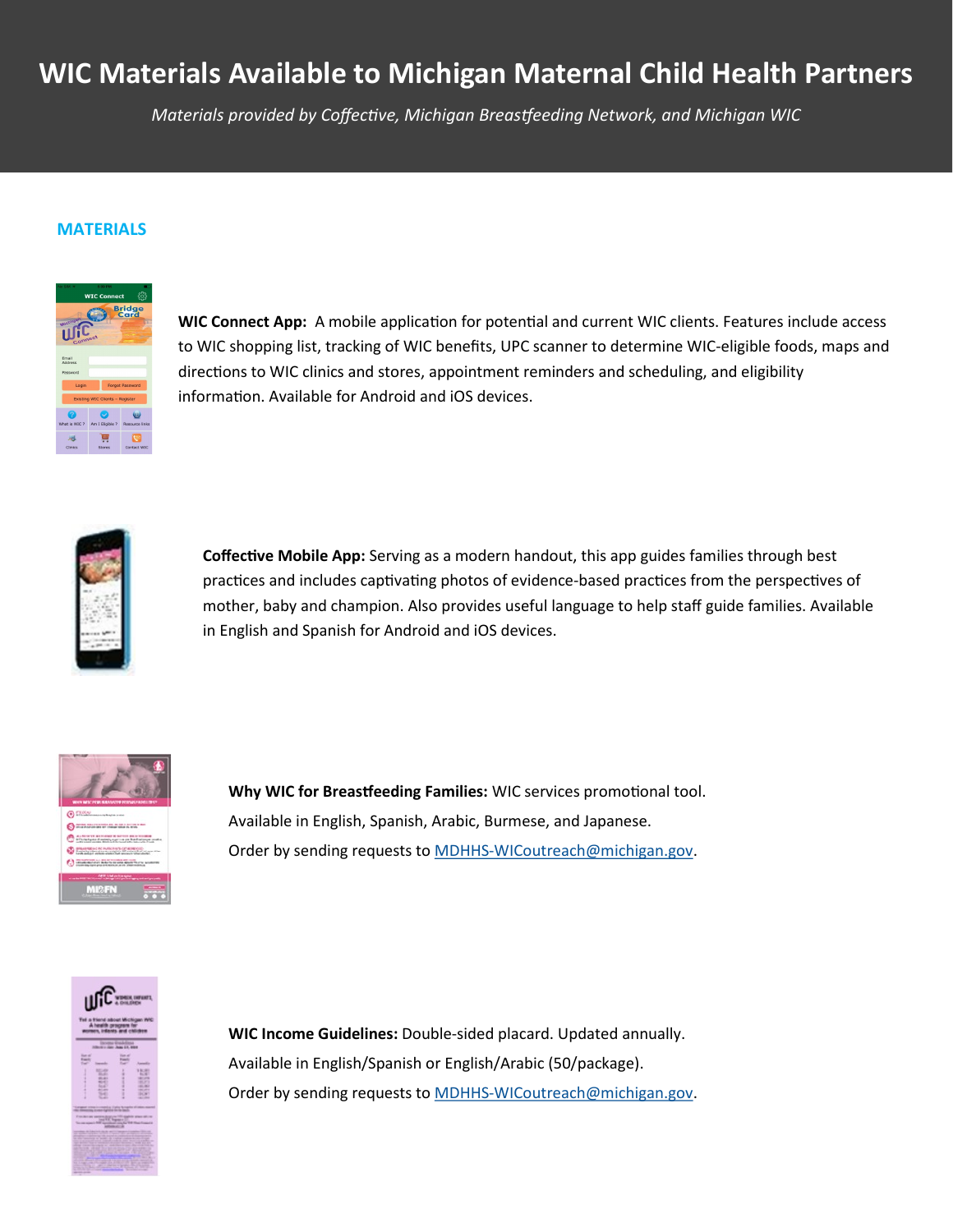

**Motivation Document:** Helps new families prepare for the births of their babies by outlining how to get a good start and how to access support resources, including the free Coffective Mobile App. Available in English, Spanish and Arabic. Order by sending requests to MDHHS-[WICoutreach@michigan.gov.](mailto:MDHHS-WICoutreach@michigan.gov)



**We're Prepared Checklist:** A checklist of birthing practices that support breastfeeding initiation. The checklist also has space to connect mothers to local breastfeeding support services. Available in English, Spanish and Arabic. Order by sending requests to MDHHS-[WICoutreach@michigan.gov.](mailto:MDHHS-WICoutreach@michigan.gov)



**Welcome to the Michigan WIC Program:** A twelve-page booklet that describes WIC benefits, appointment expectations and Bridge Card instructions. Available in English, Spanish and Arabic (50/package). Order by sending requests to MDHHS-[WICoutreach@michigan.gov.](mailto:MDHHS-WICoutreach@michigan.gov)



**Together Growing Stronger Families:** Statewide outreach brochure that includes eligibility guidelines and WIC benefits. Available in English, Spanish and Arabic. (50/package). Order by sending requests to MDHHS-[WICoutreach@michigan.gov.](mailto:MDHHS-WICoutreach@michigan.gov)



Facts About WIC: Describes WIC benefits, program effectiveness and eligibility to maternal child health providers. Available in English, Spanish and Arabic. (25/package). Order by sending requests to MDHHS-[WICoutreach@michigan.gov.](mailto:MDHHS-WICoutreach@michigan.gov)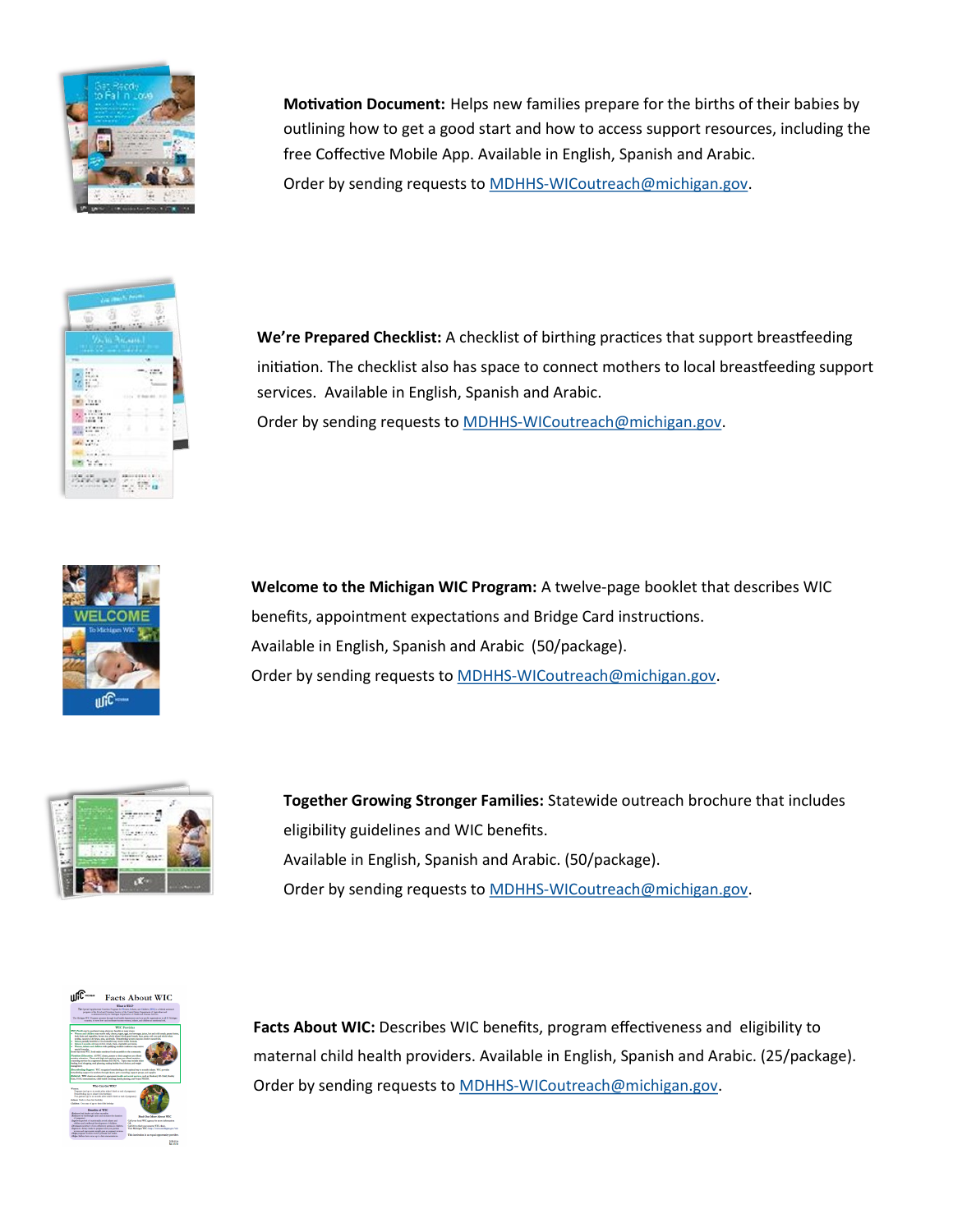

**Waiting Room Videos:** This series of seven videos educates families on the benefits of breastfeeding, as well as the practices that support initiation and duration. Videos are 2-8 minutes long. Available in English and Spanish.

Access by contacting MDHHS-[WICoutreach@michigan.gov.](mailto:MDHHS-WICoutreach@michigan.gov)



**Screensavers:** Contain beautiful images and key messages on the benefits of breastfeeding and the practices that support it.

Access by contacting MDHHS-[WICoutreach@michigan.gov.](mailto:MDHHS-WICoutreach@michigan.gov)

## **POSTERS**



**Content Poster:** A 24x36" poster that helps new families prepare for the births of their babies, focusing on the benefits of breastfeeding and the birthing practices that support breastfeeding initiation. Perfect to hang in your childbirth education classroom. Order by sending requests to MDHHS-[WICoutreach@michigan.gov.](mailto:MDHHS-WICoutreach@michigan.gov)

|                               | <b>Gilbert and information</b>                              |
|-------------------------------|-------------------------------------------------------------|
|                               | יי<br>MAIN AREA<br><b>INDEW ARE:</b><br>With Beller Control |
| 737<br>cor<br>an              |                                                             |
| <b>YD</b><br>m<br>ь<br>ā<br>Ω | care for<br>your baby.                                      |
| ю                             | his working<br>÷<br><b>COLL</b><br>R                        |
|                               |                                                             |

**Key Message Posters:** A set of seven 11x17" posters with large, beautiful images, as well as key messages about evidence-based birthing practices that support breastfeeding initiation. Perfect for your health care center waiting room or exam rooms.

Available in English, Spanish and Arabic. Order by sending requests to MDHHS-[WICoutreach@michigan.gov.](mailto:MDHHS-WICoutreach@michigan.gov)



**About WIC Poster (Staff or Patient):** Provides information on WIC income qualifications, available breastfeeding food package benefits and support services. The poster comes in two versions, one targeting maternal infant health providers (WIC is Here to Help) and one for families (WIC Supports Breastfeeding). Order by sending requests to MDHHS-[WICoutreach@michigan.gov.](mailto:MDHHS-WICoutreach@michigan.gov)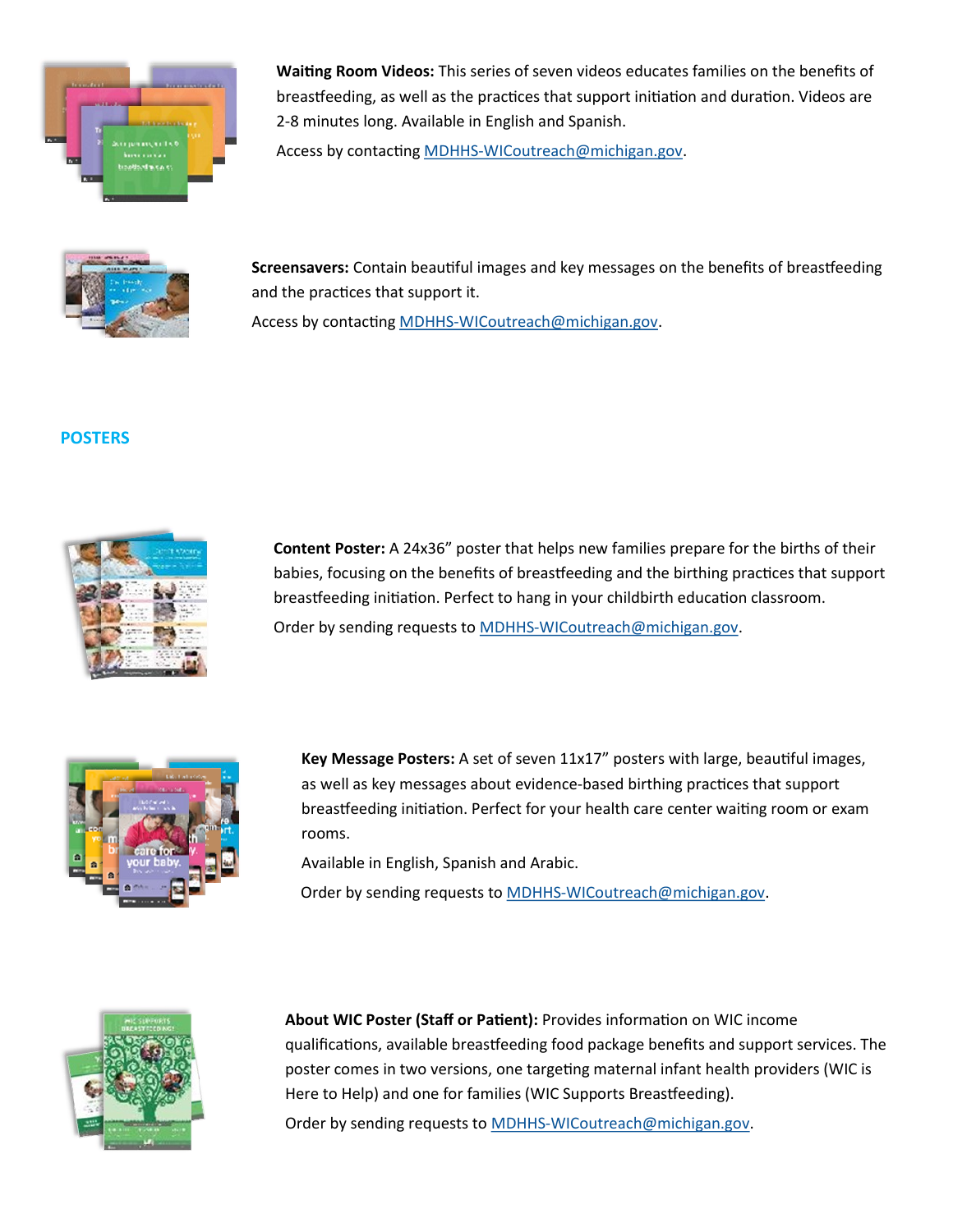### **TRAINING**

**Why Breastfeeding for WIC Motivational Video Series:** This staff training set can be used to generate interest in breastfeeding promotion or serve as a prelude to additional training. The videos embrace a two-step approach that harnesses leader motivation while engaging and educating staff or colleagues, including **Why Breastfeeding for WIC Leaders** (20 minutes) and **Why Breastfeeding for WIC Staff** (12 minutes).

Access by contacting MDHHS-[WICoutreach@michigan.gov.](mailto:MDHHS-WICoutreach@michigan.gov)

**Overview Video:** This one-hour video for staff provides a summary of the practices addressed in the Coffective materials to ensure families receive consistent messaging on evidence-based practices such as rooming in, skin-to-skin, limiting visitors, and feeding cues.

Access by contacting MDHHS-[WICoutreach@michigan.gov.](mailto:MDHHS-WICoutreach@michigan.gov)

**Offline Training Platform:** This interactive platform allows for training of various groups and avenues such as new staff training, parent one-on-one education, group classes, staff in-services and short staff huddles. Includes implementation resources such as speaker notes, overview handouts and train-the-trainer webinars.

Access by contacting MDHHS-[WICoutreach@michigan.gov.](mailto:MDHHS-WICoutreach@michigan.gov)



**Prenatal Education Platform:** This is a condensed version of the Offline Training Platform for use in prenatal classes to educate parents on evidence-based practices. Includes speaker notes and train-the-trainer webinar. Access by contacting MDHHS-[WICoutreach@michigan.gov.](mailto:MDHHS-WICoutreach@michigan.gov)

#### **PROVIDERS**

**Resource Platform:** Online database of Michigan's community breastfeeding stakeholders. Access online at: <https://coffective.com/resources/>.

**Register:** To include your organization on the provider map, please visit [https://coffective.com/register/](https://gcc01.safelinks.protection.outlook.com/?url=https%3A%2F%2Fcoffective.com%2Fregister%2F&data=02%7C01%7CJacksonW6%40michigan.gov%7C9058a5b4610349c94f1208d6ccdbefa1%7Cd5fb7087377742ad966a892ef47225d1%7C0%7C0%7C636921642314608833&sdata=PCyUEEa1DEzpb%2Fy%2).